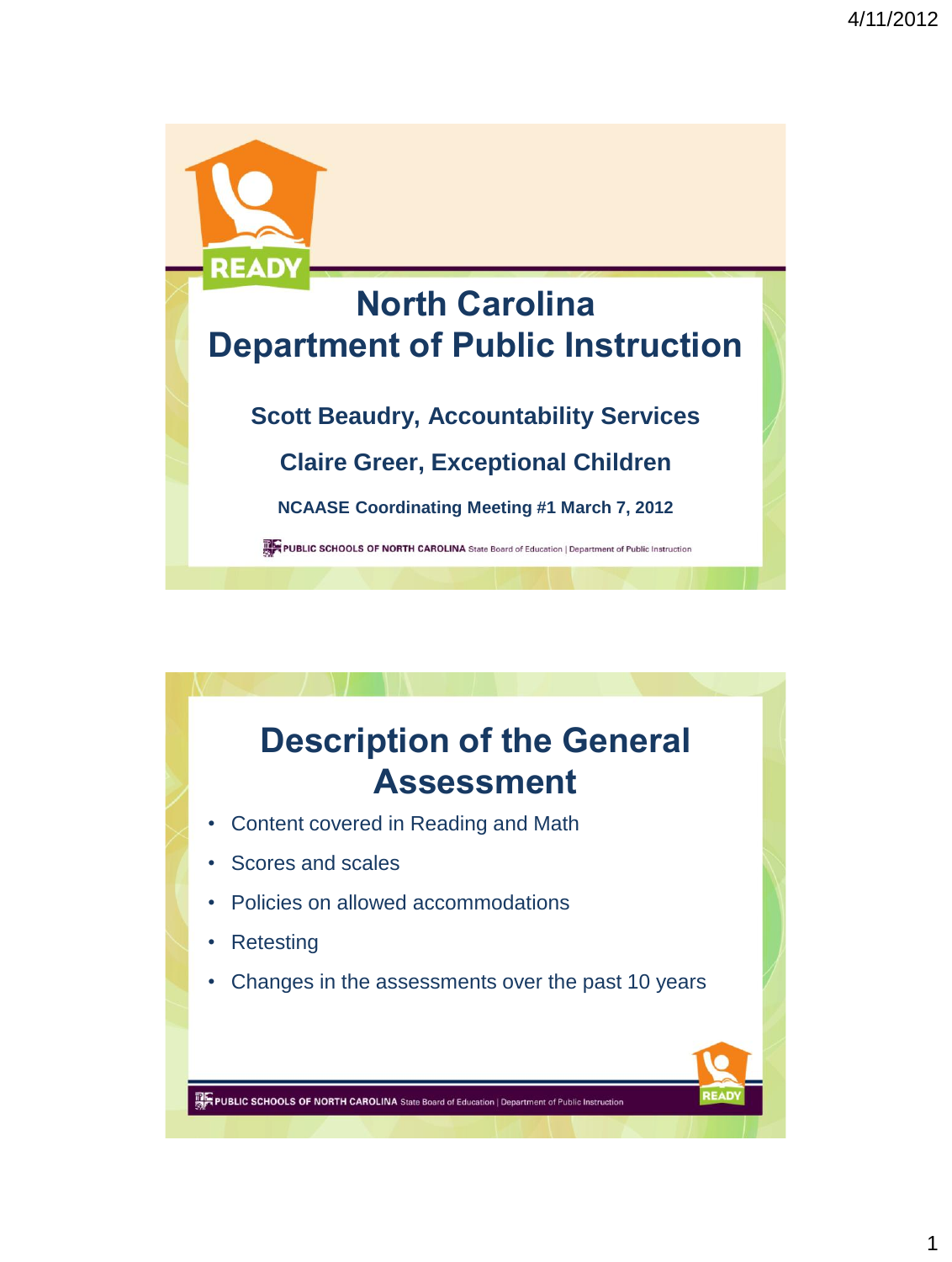|                                                                                                 | <b>Description of the General</b><br><b>Assessment</b>        |                                                                                                                                                                                          |                                                                                                   |                                                                                                   |  |  |
|-------------------------------------------------------------------------------------------------|---------------------------------------------------------------|------------------------------------------------------------------------------------------------------------------------------------------------------------------------------------------|---------------------------------------------------------------------------------------------------|---------------------------------------------------------------------------------------------------|--|--|
|                                                                                                 |                                                               | <b>GENERAL ASSESSMENT OPTIONS1</b>                                                                                                                                                       | ALTERNATE ASSESSMENT OPTIONS <sup>1</sup>                                                         |                                                                                                   |  |  |
| <b>GRADES</b><br>$3 - 8$                                                                        | <b>General Test</b><br><b>Administration</b>                  | <b>General Test Administration</b><br>with Accommodations                                                                                                                                | $NCFXTEND2$ $EOG2$                                                                                | NCEXTEND1 <sup>2</sup>                                                                            |  |  |
| <b>Measured North Carolina</b><br><b>Standard Course of Study</b><br>(NCSCS) Content            | Grade Level                                                   | Grade Level                                                                                                                                                                              | Grade Level                                                                                       | <b>Extended Content Standards</b>                                                                 |  |  |
| <b>Academic Achievement</b><br><b>Standards (Cut scores)</b>                                    | Grade-Level Academic<br>Achievement<br>Standards <sup>3</sup> | Grade-Level Academic<br>Achievement Standards <sup>3</sup>                                                                                                                               | Grade-Level Modified<br>Academic Achievement<br>Standards <sup>4</sup>                            | Alternate Academic Achievement<br>Standards <sup>5</sup>                                          |  |  |
| <b>Test Format</b><br><b>Reading and Math</b><br>Grades 3-8<br><b>Science</b><br>Grades 5 and 8 | Multiple-Choice                                               | Multiple-Choice                                                                                                                                                                          | Modified<br>Multiple-Choice <sup>o</sup>                                                          | <b>Performance Tasks</b>                                                                          |  |  |
| Eligible Students <sup>6</sup>                                                                  | All Students                                                  | Students who are LEP who<br>meet specific criteria. <sup>7</sup> students<br>with disabilities who have an<br>IEP or a Section 504 Plan, and<br>students with a transitory<br>impairment | Students with disabilities (who<br>have a current IEP) and meet<br>specific criteria <sup>6</sup> | Students with disabilities (who have<br>a current IEP) and meet specific<br>criteria <sup>6</sup> |  |  |

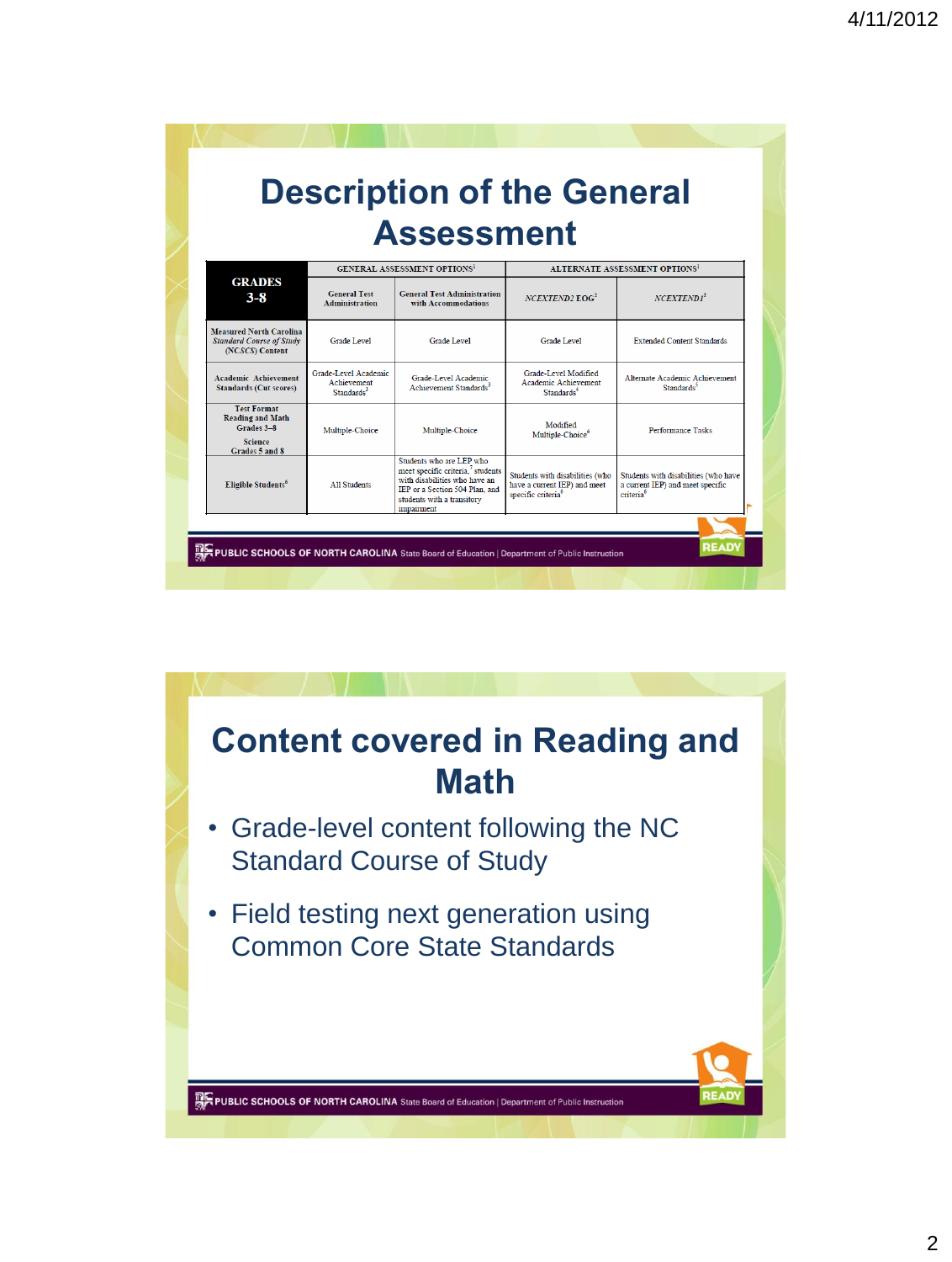| Grade | Goal 1                          | Goal 2                                   | Goal 3          | <b>Goal 4</b>                              | <b>Goal 5</b> |
|-------|---------------------------------|------------------------------------------|-----------------|--------------------------------------------|---------------|
|       | Number and<br><b>Operations</b> | <b>Measurement</b>                       | <b>Geometry</b> | Data<br>Analysis &<br><b>Probability</b>   | Algebra       |
| 3     | $35 - 40%$                      | $10 - 12%$                               | $12 - 15%$      | $12 - 15%$                                 | 20-25%        |
| 4     | $35 - 40%$                      | $10 - 12%$                               | $10 - 12%$      | $15 - 18%$                                 | $20 - 25%$    |
| 5     | $20 - 25%$                      | $10 - 15%$                               | 25-30%          | $10 - 15%$                                 | 20-25%        |
| 6     | $20 - 25%$                      | $10 - 15%$                               | 15-20%          | $20 - 25%$                                 | $20 - 25%$    |
| 7     | $20 - 25%$                      | 10-15%                                   | $20 - 25%$      | $20 - 25%$                                 | $25 - 30%$    |
| 8     | $10 - 15%$                      | $10 - 15%$                               | $10 - 15%$      | 20 25%                                     | 35-40%        |
| Grade | <b>Total Questions</b>          | <b>Calculator Active</b><br>Number $(%)$ |                 | <b>Calculator Inactive</b><br>Number $(%)$ |               |
| 3     | 82                              |                                          | 54 (66%)        | 28(34%)                                    |               |
| 4     | 82                              |                                          | 54 (66%)        | 28 (34%)                                   |               |
| 5     | 82                              |                                          | 54 (66%)        | 28 (34%)                                   |               |
| 6     | 82                              |                                          | 54 (66%)        | 28 (34%)                                   |               |
| 7     | 82                              |                                          | 54 (66%)        | 28 (34%)                                   |               |
| 8     | 80                              |                                          | 80 (100%)       | $0(0\%)$                                   |               |

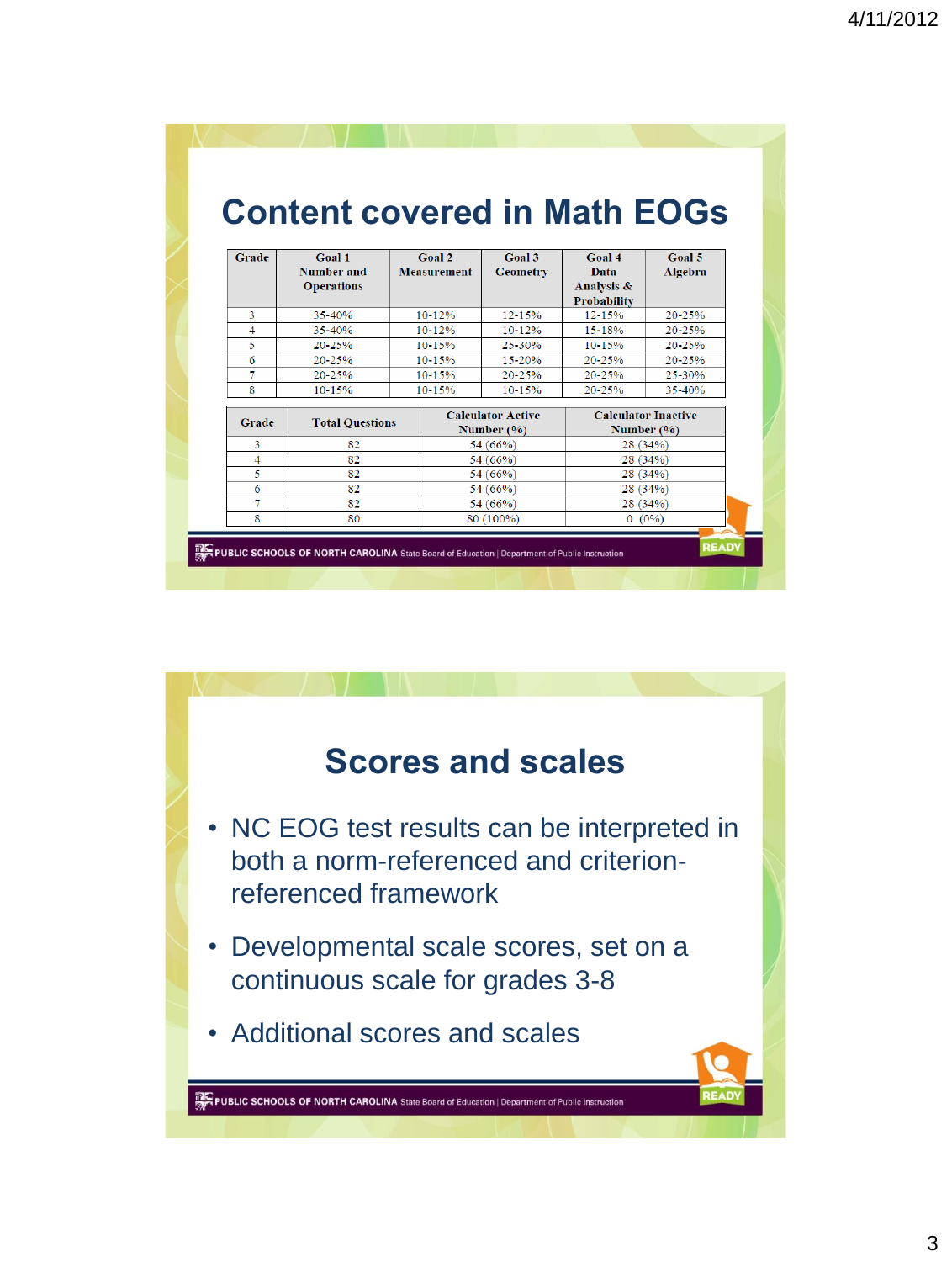

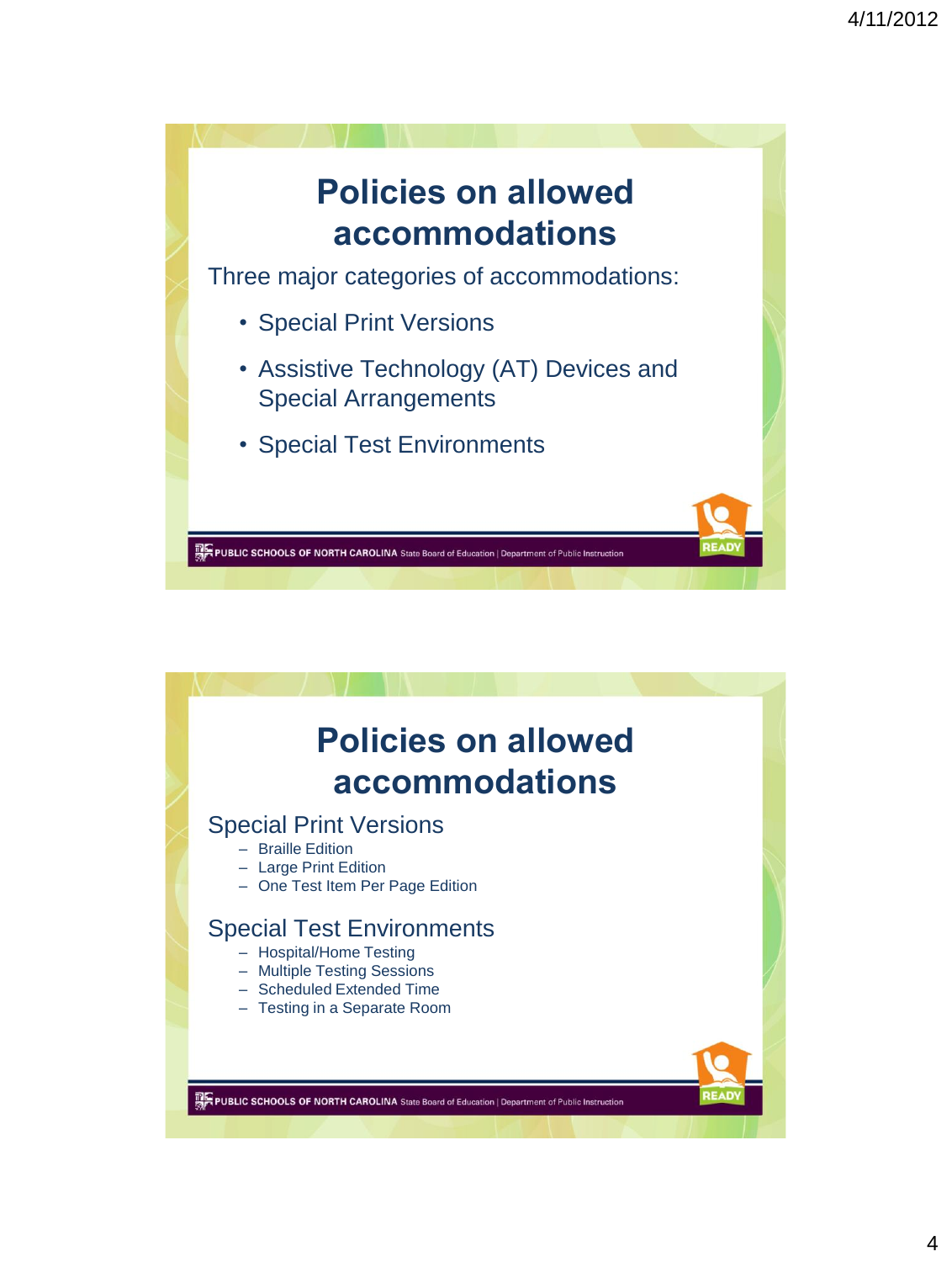

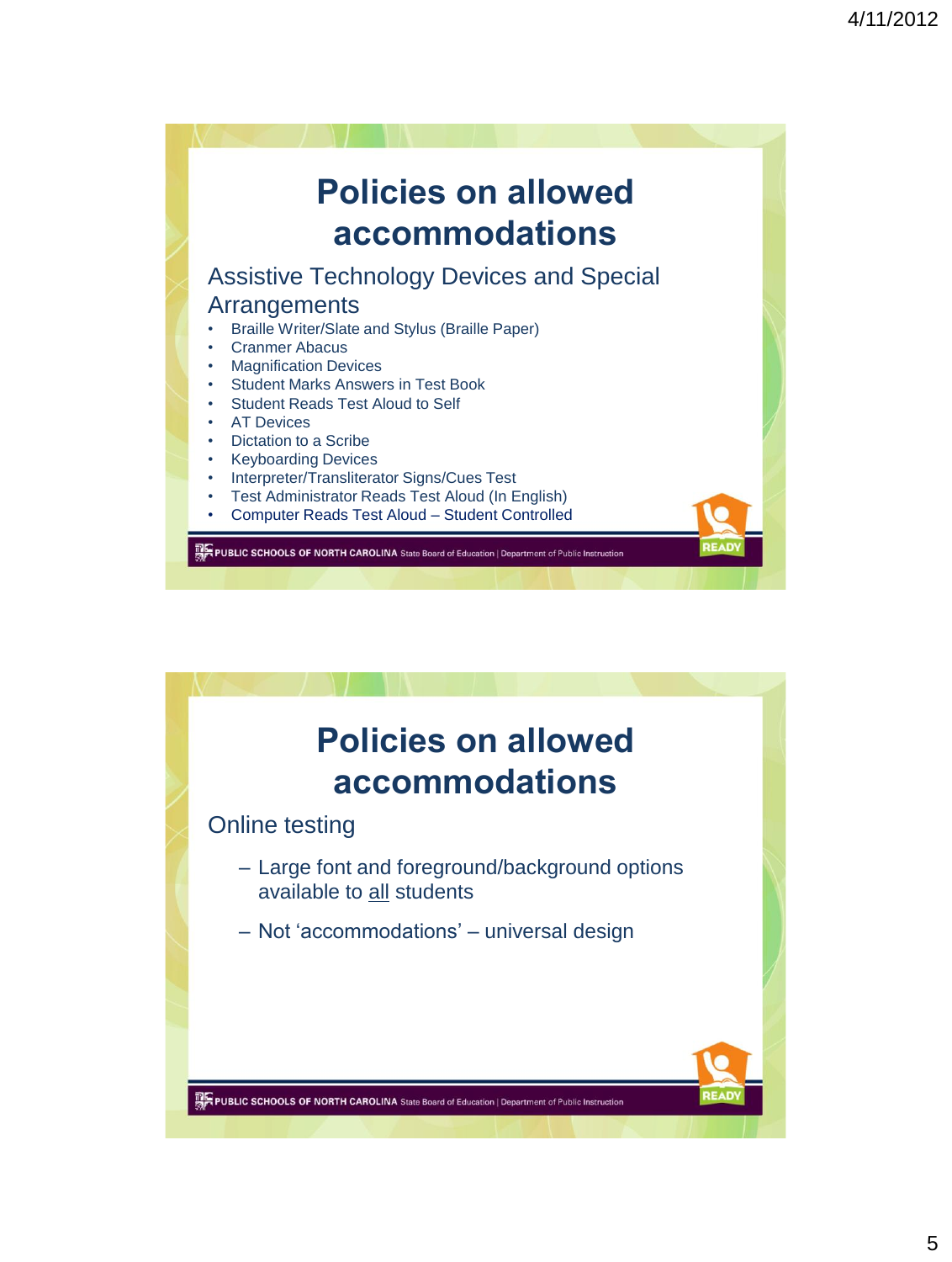

| over the past 10 years |           |           |           |  |  |  |  |  |
|------------------------|-----------|-----------|-----------|--|--|--|--|--|
|                        |           |           |           |  |  |  |  |  |
| <b>Math</b>            | 1993-2000 | 2001-2005 | 2006-2012 |  |  |  |  |  |
| <b>EOG</b>             | Ed.1      | Ed.2      | Ed.3      |  |  |  |  |  |
|                        |           |           |           |  |  |  |  |  |
| Reading                | 1993-2002 | 2003-2007 | 2008-2012 |  |  |  |  |  |
| <b>EOG</b>             | Ed.1      | Ed.2      | Ed.3      |  |  |  |  |  |
|                        |           |           |           |  |  |  |  |  |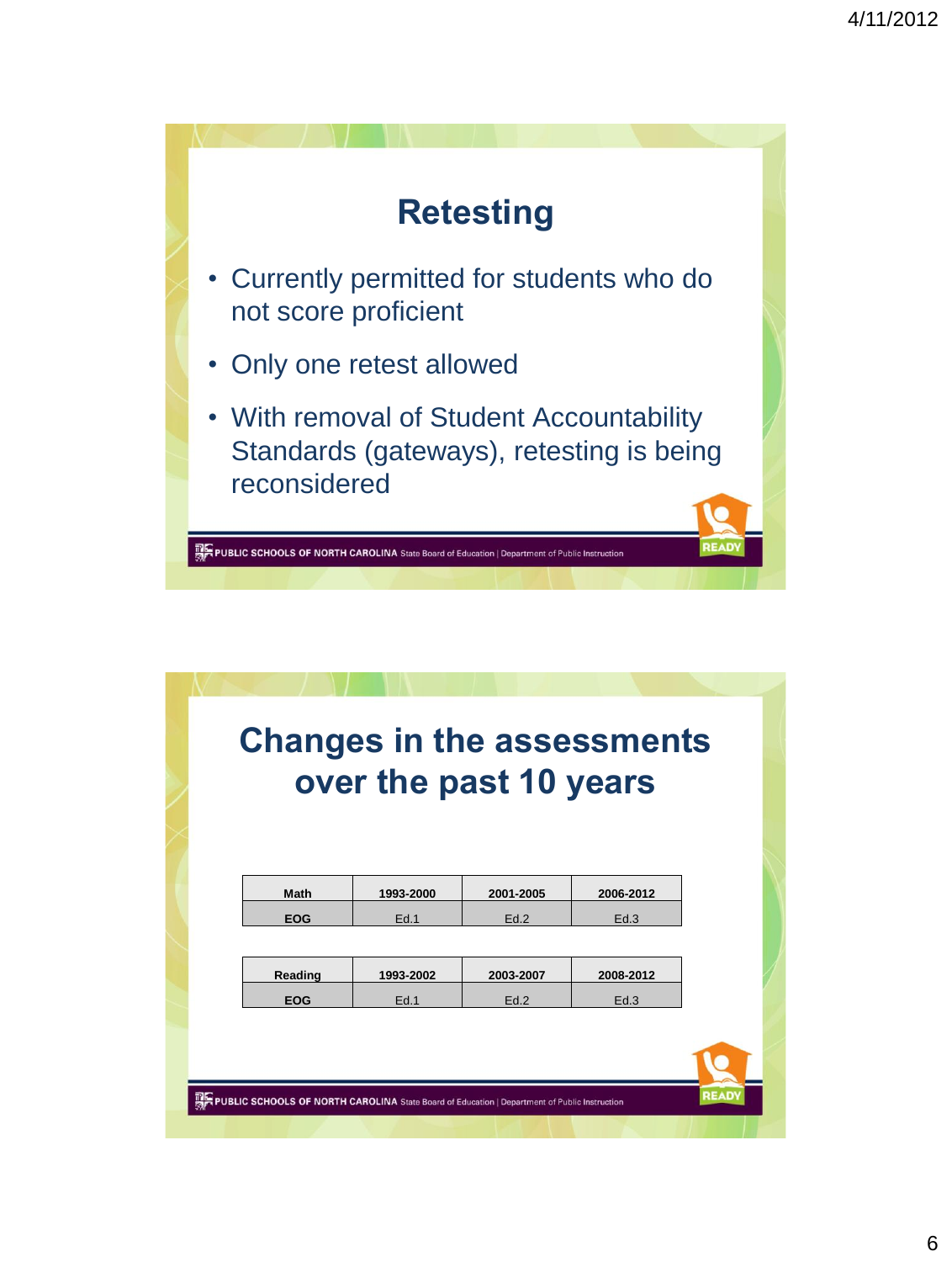

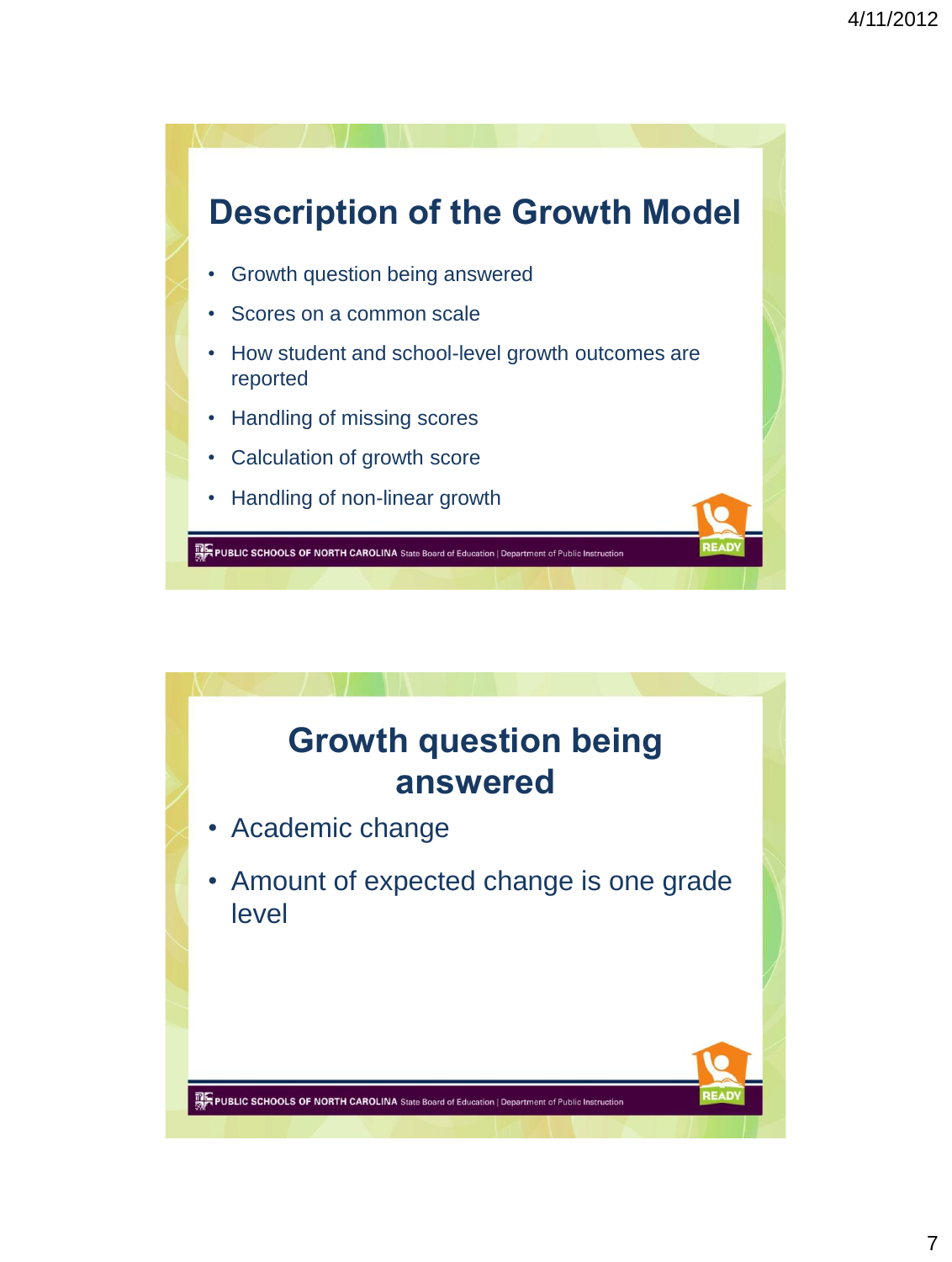

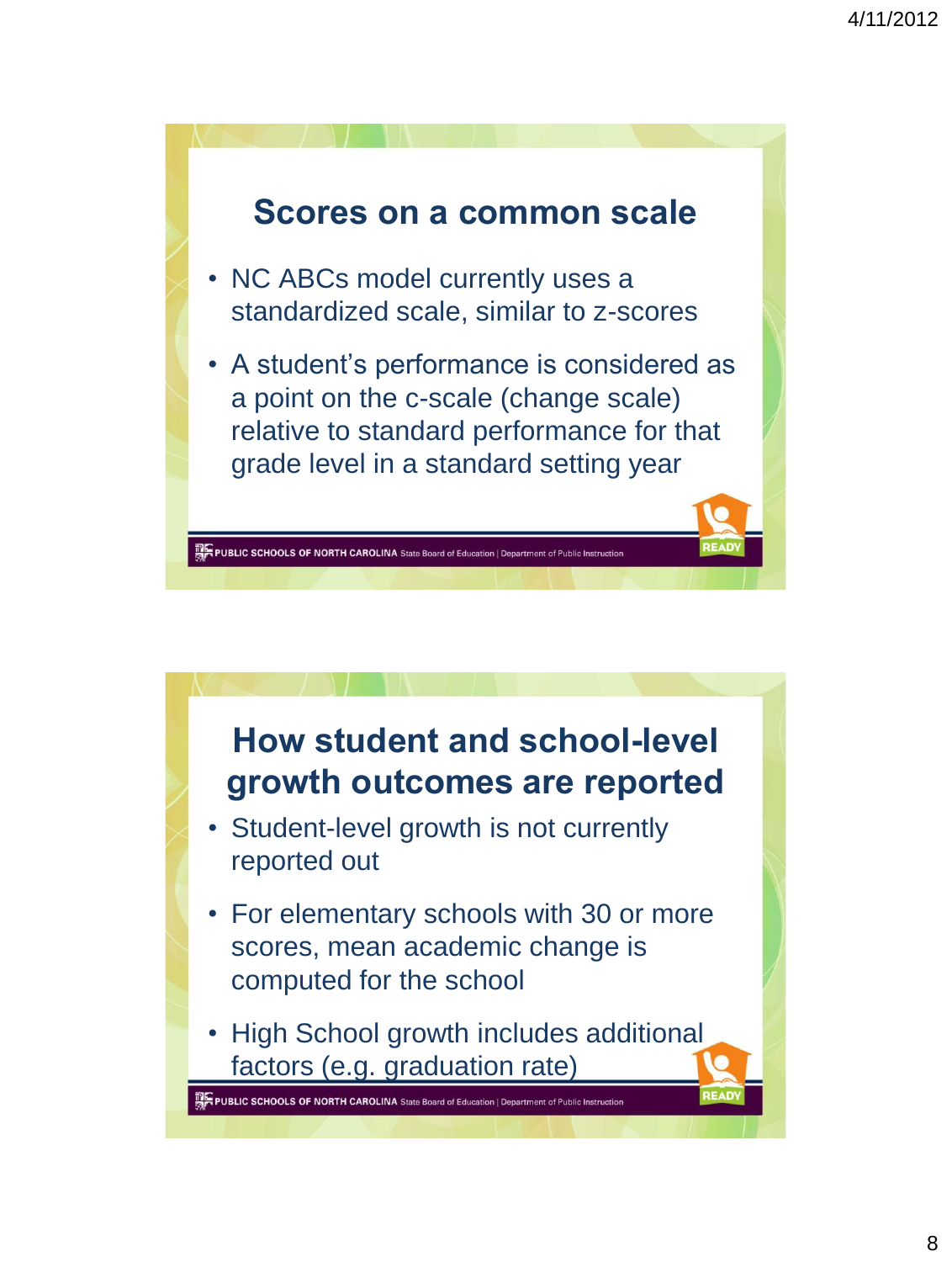

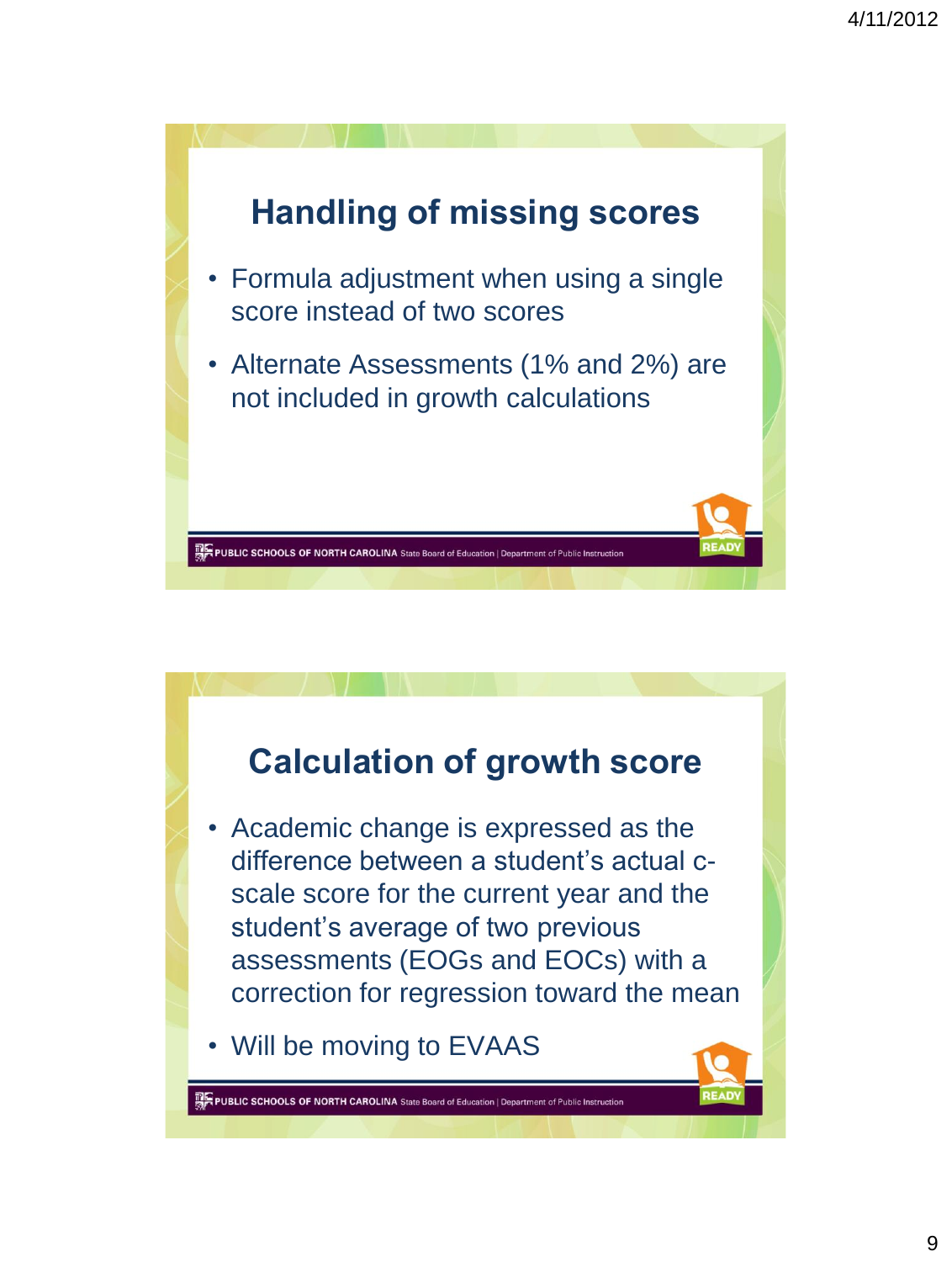

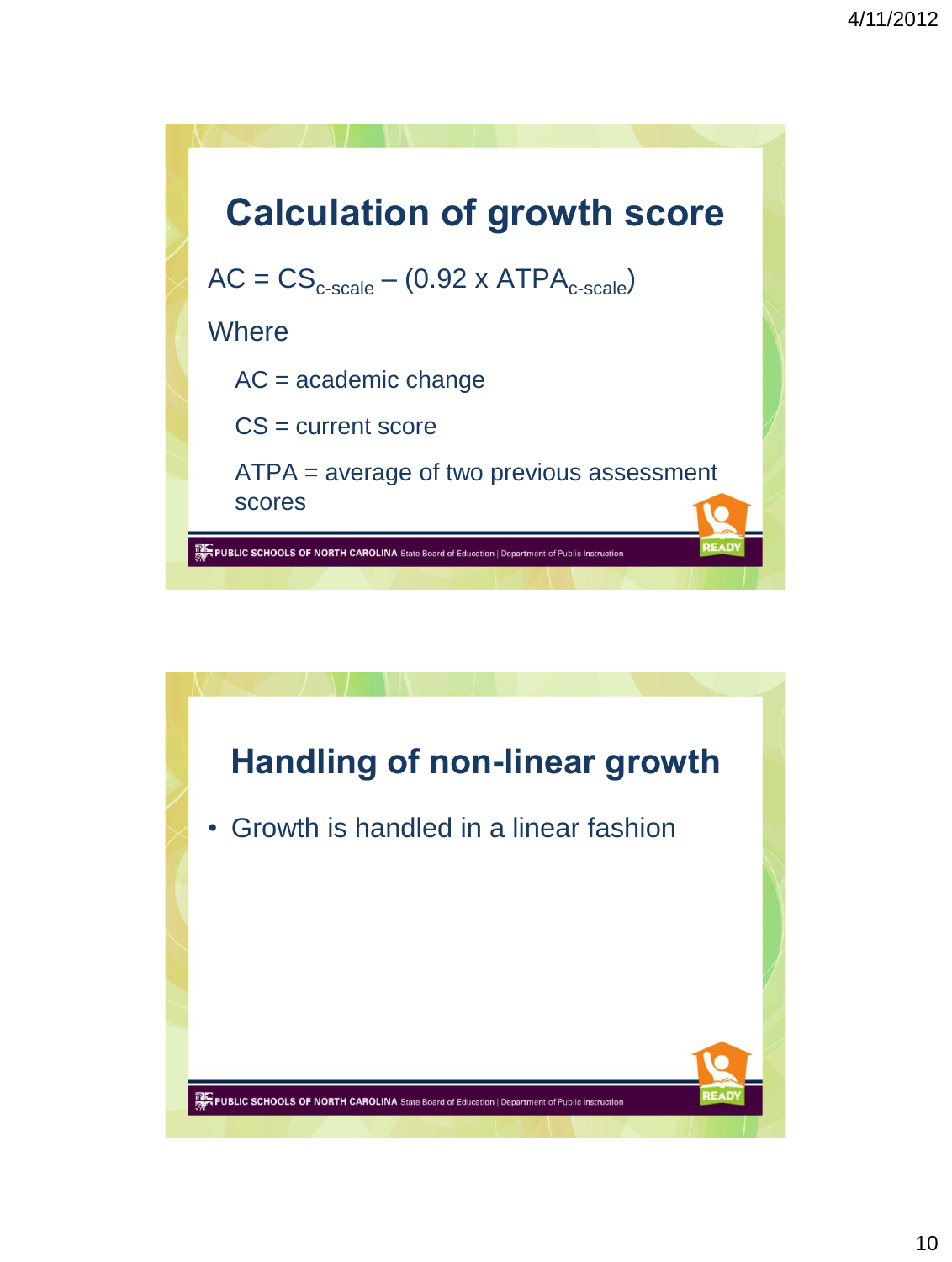

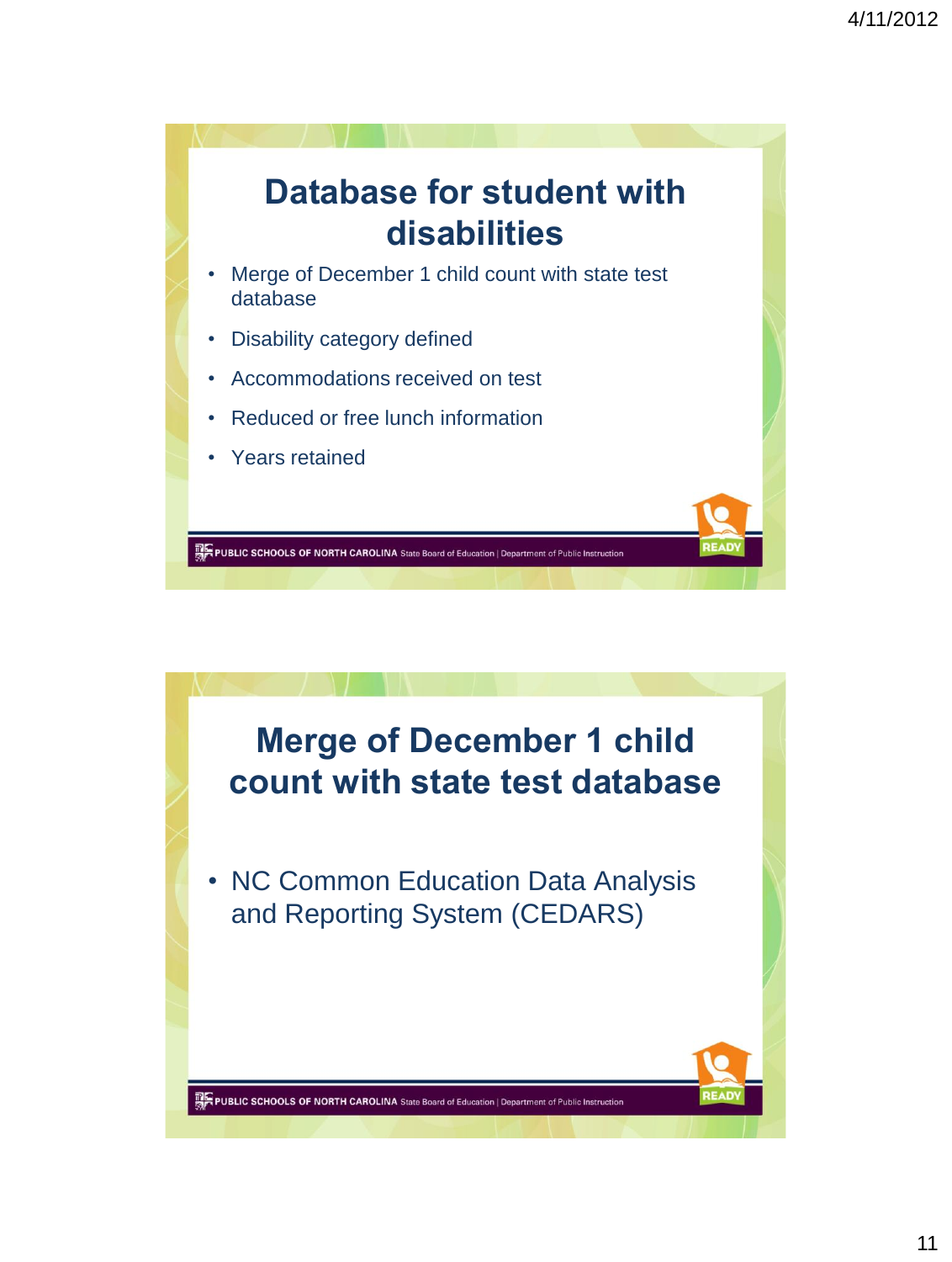

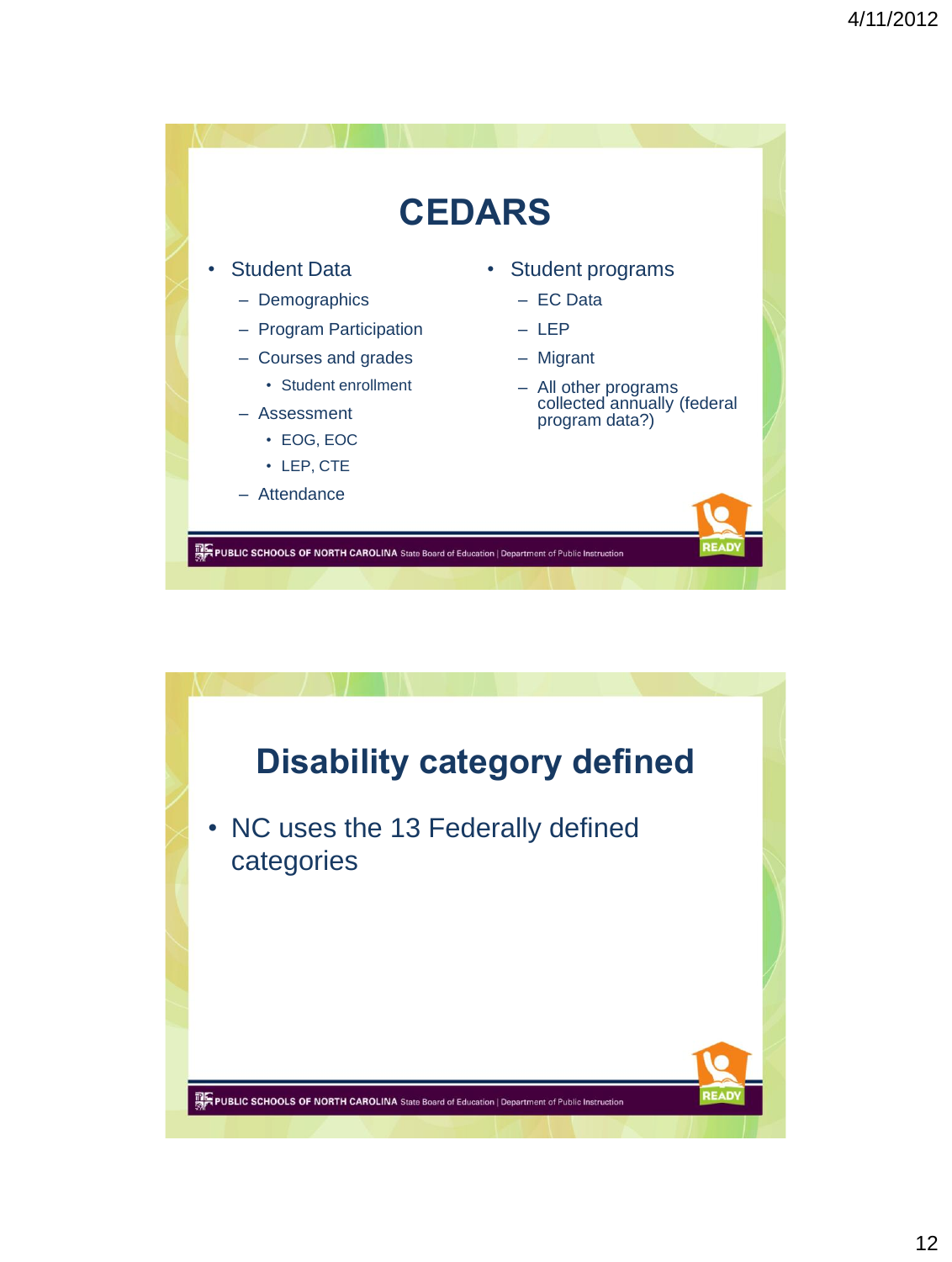